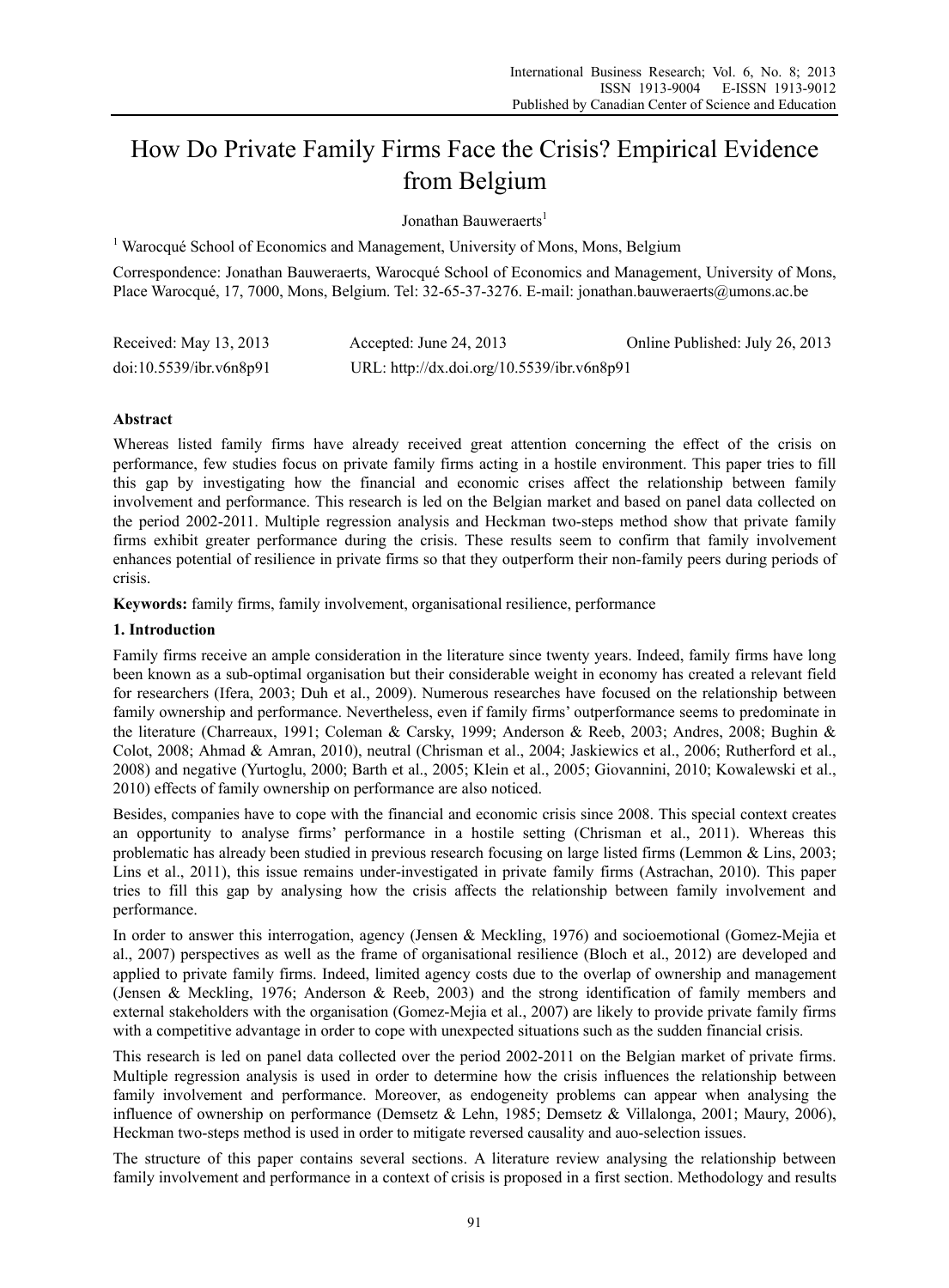are illustrated in the subsequent sections. Finally, the conclusion, limitations and research perspectives are developed in a last section.

# **2. Family Involvement, Performance, and the Crisis**

Family firm is the kind of organisation presenting the longest life expectancy throughout the world (Miller & Le Breton-Miller, 2005). Some of them pursue their activity since the sixties although they had to cope with turbulences such as economic recession or political turmoil (Kenyon-Rouvinez & Ward, 2004; James, 2006). Despite a statement of sustainability in family firms, the origins of their longevity are not well known. More specifically, their ability to deal with structural shocks stays under-investigated (Astrachan, 2010). An approach based on the concepts of High Reliability Organisation (Weick & Roberts, 1993; Weick & Sutcliffe, 2007) and organisational resilience (Bégin & Chabaud, 2010; Chrisman et al., 2011) is relevant to create a theoretical frame explaining the relationship between family ownership and performance during the financial crisis.

Arrègle et al. (2007) underline that the family brings in the company several specifics inputs in terms of capital, labour, intellectual capacity, culture and trust. The combination of these factors would improve the decision—making processes and the functioning of the governance mechanisms implemented in the firm. Zahra et al. (2008) also indicate that the presence of the family stimulates the promotion of a strong culture valuing active participation. This family involvement is considered as an important driver of family firm's longevity and sustainability (Pieper, 2007). Moreover, as mentioned by Bloch et al., (2012), family firms manage the combination of entrepreneurship and sustainability orientations to meet the five criteria of high reliability organisation, namely failure obsession, simplification mistrust, operational sensitivity, will of survival and deference to expertise. The importance given to reliability in family firms confers them a capacity of adaptability and shock absorptions when they have to cope with exogenous shocks. In that respect, Bloch et al., (2012) find a positive and significant relationship between family ownership and firm's economic and financial performance during the financial crisis from 2008 as well as during the period of the Internet bubble explosion, indicating that family firms are more able to deal with a sudden event.

Moreover, by positioning under the agency perspective, the alignment of interests between owners and managers in family firms is an undeniable competitive advantage during a crisis period (Anderson & Reeb, 2003). Indeed, the conflict of interest is more pronounced in non-family firms where the long term orientations from the owners and the short term motivations from the manager are more costly when a shock occurs. An example can illustrate this assumption. Managers have an undeniable incentive to invest in a risky project when the company is close to bankruptcy since they can take advantage of the excess of risk in such an operation without being penalised in the case of failure (Zhou, 2012). However, such a situation is more likely to occur during an economic crisis. Family firms where an overlap between majority owners and managers interests is usual do not meet that kind of problem. Villalonga and Amit (2006) show that family firms where the founder is still the CEO outperform other family firms. Besides, the financial crisis context contributes to a reinforcement of credit terms and conditions granted to companies as well as a decrease in the consumers' demand. These factors have an impact on the firm performance. Lins et al., (2011) note that the relationship between the presence of a blockholder and the firm valuation is exacerbated during a crisis period. Indeed, that kind of shareholder offers an easier access to internal and external funding (Wruck, 1989; Hertzel & Smith, 1993; Stein, 1997), an asset on the product market (Kahnna & Palepu, 2000) and a better control (Shleifer & Vishny, 1997). Private family firms, characterised by the presence of a dominant family blockholder, benefit from these advantages when they face turbulences in the economic environment.

Outperformance of family firms during the crisis can also be explained by the fact that family owners usually want to preserve their socioemotional wealth (Gomez-Mejia et al., 2007). Indeed, due to their strong identification with the firm and willingness to pass a clean and sustainable company onto subsequent generations, family principals display greater concerns for family reputation and image (Berrone et al., 2012). In that sense, Chen et al. (2010) and Steijvers and Niskanen (2011) find that family firms are less tax aggressive than non-family firms, family owners preferring to preserve the image of the firm rather than to benefit from tax advantages which can induce administrative enquiries or penalties and therefore deterioration in firm reputation. This importance devoted to the confection of an unblemished reputation enables family firms to develop robust trade relationships with suppliers and customers. In a crisis period, this vector of organisational resilience leads family firms to manage gross sales margin in a more efficient way (Bloch et al., 2012).

Long-term orientations in family firms (Miller & Le Breton-Miller, 2005), the importance given to the family firms reputation (Chen et al., 2010) in order to maintain good relationships with external stakeholders (Miller & Le Breton-Miller, 2005), and the lower agency costs in this type of company (Anderson & Reeb, 2003) enable to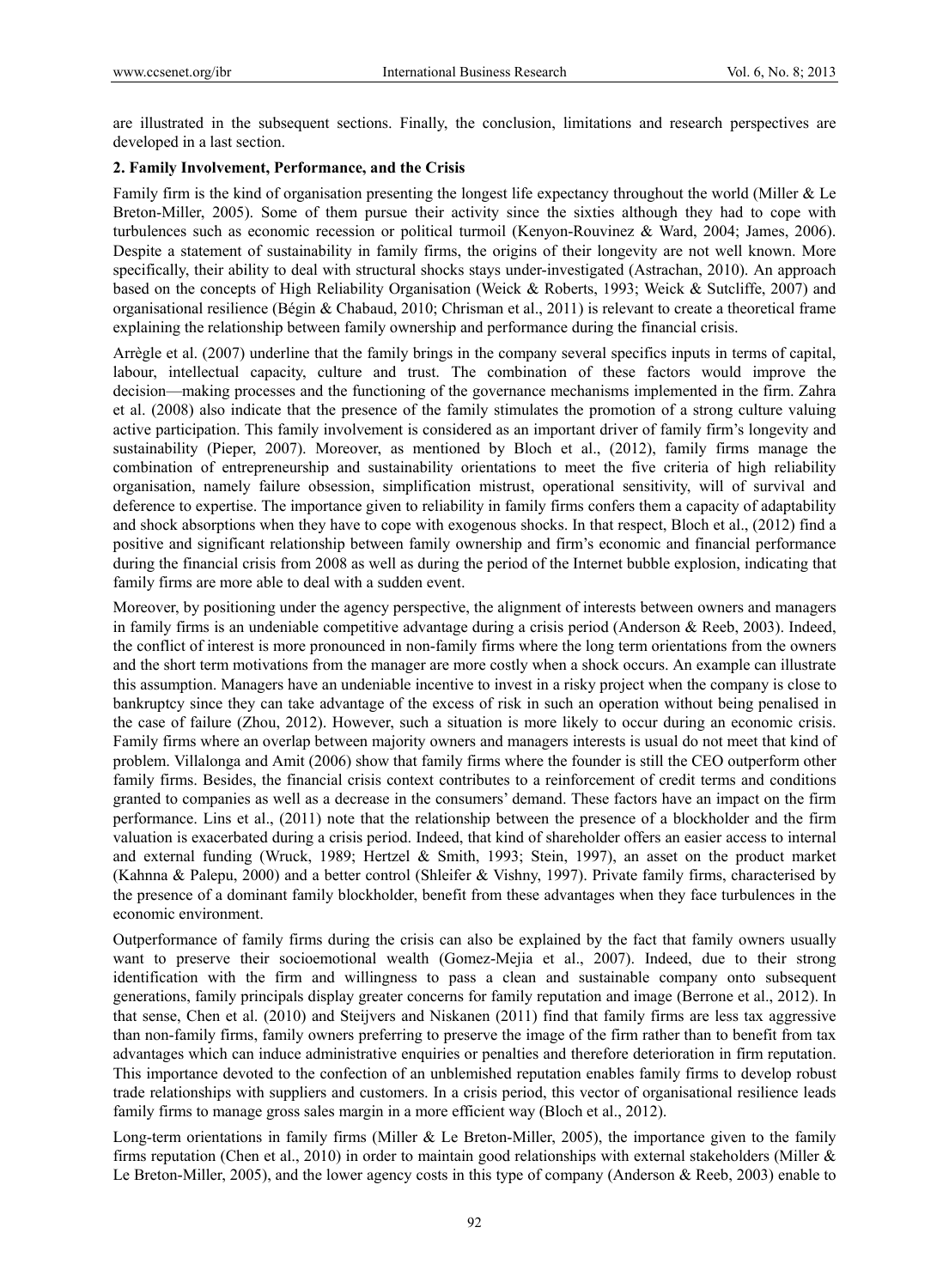## postulate:

*H1: Family ownership is positively linked with firm performance in a context of economic turmoil.* 

# **3. Methodology**

# *3.1 Target Population and Sample*

Firstly, firms presenting an average number of permanent staff higher than 100 workers are collected in order to obtain all the financial information needed since these companies have to publish full-format accounts. After elimination of firms from financial and assurance sectors, the sample comprises 1.999 companies. Companies for which data are omitted or abnormal are eliminated from the sample. Each firm is then considered as a family business if it fulfils at least two of the following criteria:

- a family owned at least 50% of the firm's shares;

- a family has a decisive influence on corporate and transmission strategies. This criterion is fulfilled if management is mainly exercised by a family;

- the majority of the board is composed of family members.

This multi-criteria definition of the family business is regularly used in the literature (Anderson & Reeb, 2003; Arrègle et al., 2008; Colot, 2010). Each criterion has the particularity of being easily measured. Indeed, the financial database Belfirst (Note 1) is full of information concerning firms' ownership structure. Moreover, by using each firm's website, ownership information is compared with Belfirst and other information relative to board and management composition are collected. Besides, our definition of the family firm also takes into account the pyramidal structures which are regularly used in family businesses to maintain their control over a firm without owning the majority of its shares (Laporta et al., 1999). Therefore, the use of this selective method determines the real involvement of the family in the firm. 112 family firms have been found by using these criteria. The weak number of family firms identified is mainly due to the opacity regarding the disclosure of ownership structure information since companies frequently use cross-shareholding or holding structure (Gombers et al., 2010).

In order to limit demographic biases related to size and sector, non-family firms have been chosen to ensure a comparability balance in our sample. Indeed, as mentioned by Oogheand Van Wymeersch (2006), financial indicators can be sensitive to economic activities and size. Each non-family firm was thus selected according to the following criteria:

- activity sector: NACEBEL code (Belgian economic activities nomenclature, with 4 figures) identical to family firms;

- size: total assets cannot vary more than 20% compared to family firms.

By using these other criteria, a sample of 219 family and non-family is collected, separated into 112 family firms and 107 non-family firms.

## *3.2 Models*

Our analysis is based on panel data collected on the period 2002-2010 for 219 private firms. The models are built by using Generalised Least Squares (GLS) and Ordinary Least Squares (OLS) regressions. By referring to the literature in this area (Anderson & Reeb, 2003; Maury, 2006; Chu, 2009), our first equation measures the effect of family ownership on performance and is formulated as follows:

$$
Roa_{i,t} = \beta_0 + \beta_1 crisis_t + \beta_2 Family_t + \beta_3 Family_tX Crisis_t + \beta_4 Size_{i,t} + \beta_5 Age_{i,t} + \beta_6Debts_{i,t} + \beta_7 Sales Growth_{i,t} + \beta_8 Investment_{i,t} + \sum_{s=9}^{S} \beta_s Sector_s + \varepsilon_{i,t}
$$

*Dependent variable. Roa<sub>i,t</sub>* is defined as EBIT of each company i at time t divided by total assets of each company i at time t.

*Independent and control variables. Family<sub>it</sub>* is a dummy variable taking the value 1 if the company answers our family firm definition, 0 otherwise. *Crisis<sub>t</sub>* is a dummy variable taking the value 1 for the years 2008, 2009 and 2010, 0 otherwise. *Sizei,t* is a control variable for size and approached by the natural logarithm of total asset for each company at time t.  $Age_{i,t}$  is a control variable for the age of the company, since this factor can have an influence on the growth and the survival of the firms. By referring on the methods used by Pieper et al., (2008) and Villalonga and Amit (2006), the age for each company is defined as the natural logarithm of the number of years since its creation. *Debts<sub>i,t</sub>* is a variable to control for the effect of capital structure on performance. It is defined as long term debts divided by total asset for each company at time i. *Sales Growth<sub>it</sub>* is a control variable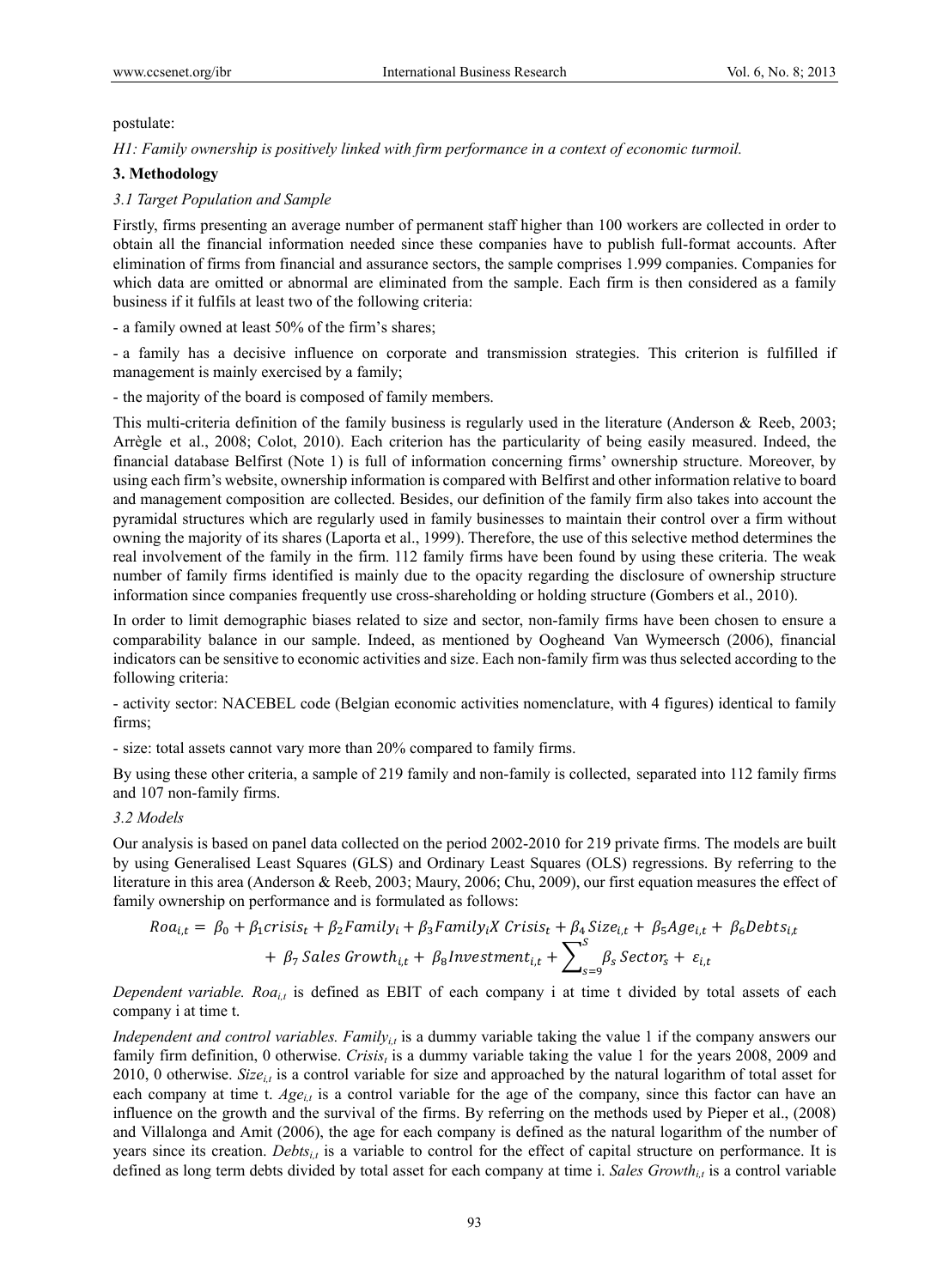for the growth opportunity. This variable is estimated by the sales growth rate for each firm i at time. *Investment<sub>i,t</sub>* is a control variable to catch investment intensity. It is estimated as capital expenditure divided by sales for each company i at time t. *Liquidity<sub>ii</sub>* is defined as restricted current assets divided by short terms debts for each company i at time t. *Sectors* is a dummy variable taking into account the sector affiliation.

## **4. Results**

## *4.1 Descriptive Statistics*

Means and medians describing the main characteristics of our sample are mentioned in table 1. It can be stated that family firms significantly outperform non-family firms in terms of sales and ROA ( $p < .10$  and  $p < .01$ ) respectively). Family firms are significantly smaller than non-family firms if we refer to total assets and the number of employees ( $p < .05$ ). Family firms are also significantly older than non-family firms with a difference in mean of more than 3 years and a difference in median of 5 years. Furthermore, family firms surprisingly display higher levels of long-term debts than non-family firms ( $p < .01$ ). Concerning investment intensity and liquidity, we can conclude in a significant difference between family and non-family firms.

|                    | Family firms $(N=112)$ |           | Non-family firms $(N=107)$ |        | p-value for differences |        |
|--------------------|------------------------|-----------|----------------------------|--------|-------------------------|--------|
|                    | Mean                   | Median    | Mean                       | Median | Mean                    | Median |
| <b>ROA</b>         | 0.055                  | 0.0422    | 0.038                      | 0.038  | 0.001                   | 0.101  |
| <b>Sales</b>       | 84208                  | 32206.5   | 74731                      | 34764  | 0.074                   | 0.012  |
| Total asset        | 52792                  | 21719.5   | 92181                      | 22697  | 0.042                   | 0.103  |
| Employees          | 332                    | 112       | 351                        | 173    | 0.041                   | 0.017  |
| Age                | 33                     | 29        | 30                         | 24     | 0.000                   | 0.000  |
| Liquidity          | 1.494                  | 1.22      | 1.465                      | 1.21   | 0.519                   | 0.570  |
| Debts              | 0.121                  | 0.0762617 | 0.0932633                  | 0.025  | 0.000                   | 0.000  |
| Invest/Total asset | 0.042                  | 0.009     | 0.038                      | 0.006  | 0.311                   | 0.432  |

#### Table 1. Descriptive statistics

Notes: the two last columns report the two-sided p-values for the difference between family and non-family firms in means and median, respectively. T-tests (Wilcoxon rank tests) are used to test the difference in means (medians).

|               | <b>ROA</b>  | Family     | Size       | Age         | Debts       | Sales Growth | Invest/Sales | Inv/Tot assets | Liquidity | Crisis |
|---------------|-------------|------------|------------|-------------|-------------|--------------|--------------|----------------|-----------|--------|
| <b>ROA</b>    |             |            |            |             |             |              |              |                |           |        |
| Family        | $0.023**$   | 1          |            |             |             |              |              |                |           |        |
|               | (0.078)     |            |            |             |             |              |              |                |           |        |
| Size          | 0.004       | $-0.038$   |            |             |             |              |              |                |           |        |
|               | (0.842)     | (0.112)    |            |             |             |              |              |                |           |        |
| Age           | 0.004       | $0.109***$ | $0.117***$ |             |             |              |              |                |           |        |
|               | (0.863)     | (0.000)    | (0.000)    |             |             |              |              |                |           |        |
| Debts         | $-0.204***$ | $0.098***$ | $0.156***$ | $-0.131***$ | 1           |              |              |                |           |        |
|               | (0.000)     | (0.000)    | (0.000)    | (0.000)     |             |              |              |                |           |        |
| Sales Growth  | $-0.007$    | 0.024      | $-0.001$   | $-0.006$    | 0.0349      |              |              |                |           |        |
|               | (0.765)     | (0.311)    | (0.988)    | (0.784)     | (0.1447)    |              |              |                |           |        |
| Invest/Sales  | $-0.038$    | 0.032      | 0.046      | $-0.030$    | $0.1146***$ | $-0.004$     | 1            |                |           |        |
|               | (0.111)     | (0.171)    | (0.050)    | (0.209)     | (0.0000)    | (0.877)      |              |                |           |        |
| Inv/Totassets | 0.100       | 0.032      | 0.007      | $-0.012$    | $0.1208***$ | $-0.009$     | $0.663***$   |                |           |        |
|               | (0.675)     | (0.171)    | (0.746)    | (0.597)     | (0.0000)    | (0.713)      | (0.000)      |                |           |        |
| Liquidity     | $0.240***$  | 0.010      | $-0.011$   | $0.122***$  | $0.1698***$ | $-0.016$     | $-0.022$     | $-0.014$       | 1         |        |
|               | (0.000)     | (0.651)    | (0.632)    | (0.000)     | (0.0000)    | (0.495)      | (0.346)      | (0.535)        |           |        |
| Crisis        | $-0.043***$ | 0.000      | $0.126***$ | $0.135***$  | 0.0033      | $-0.020$     | $-0.043**$   | $-0.068***$    | $0.052**$ | 1      |
|               | (0.0700)    | (1)        | (0.000)    | (0.000)     | (0.8902)    | (0.392)      | (0.009)      | (0.004)        | (0.029)   |        |

#### Table 2. Pearson correlation matrix

Notes: Family is a dummy variable indicating if the company is considered as a family firm in comparison with our definition given previously. ROA is the Return on Assets. Size is the natural logarithm of total asset. Age is the natural logarithm for the difference between the current date and the date of establishment. Debts corresponds to the long term debts divided by total asset. Sales Growth is the turnover growth rate. Invest/Sales corresponds to investments in PPE, intangible and R&D divided by sales. Inv/Tot assets corresponds to investments in PPE, intangible and R&D divided by total asset. Liquidity is defined as the current ratio. Crisis is a crisis indicator. P-values are mentioned within brackets. \*,\*\*,and \*\*\*indicate statistical significance at respectively 10%, 5%, and 1%.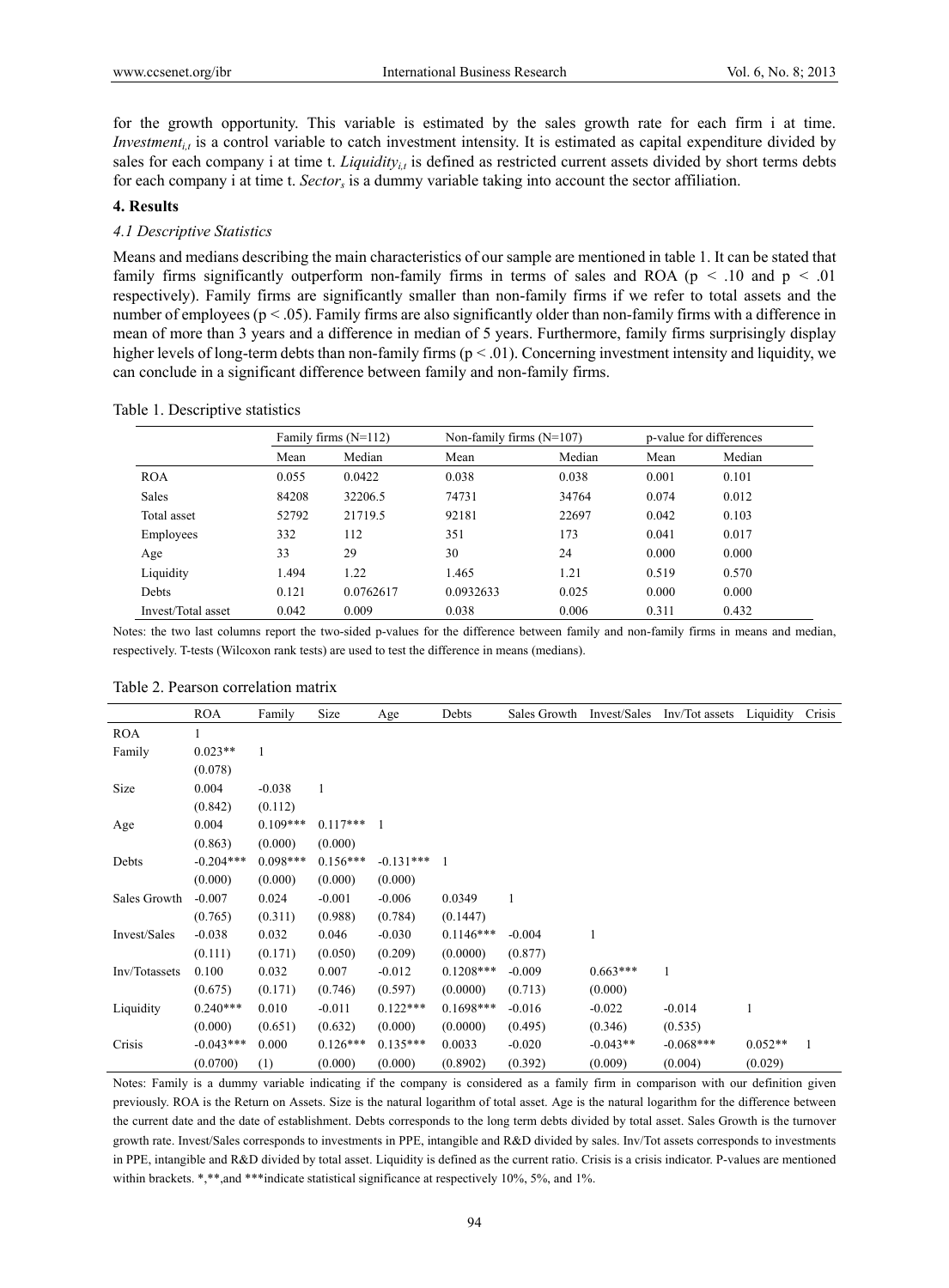The analysis of the Pearson correlation matrix confirm the results previously noticed in table 1 regarding economic profitability assessed by ROA. Indeed, ROA is positively correlated with family involvement in the firm ( $p < .05$ ). A negative correlation is also showed between crisis and performance ( $p < .10$ ). Investment intensity is also negatively correlated with the outbreak of the financial crisis (p < .01 and p< .05 for *Inv/Tot Asset* and *Inv/Sales* respectively). Besides, long term debts present an expected relationship with investment since a positive correlation is observed between debts and investment intensity ( $p < .01$ ). Table 2 also confirms the positive relationship between long-term debts and family involvement.

## *4.2 Multiple Regression Analysis*

Results in table 3 show that private family firms outperform non-family firms. Moreover, it also indicates that the period of crisis exacerbates the positive relationship between family involvement and performance. Therefore, it can be argued that private family firms have faced the crisis in a more efficient way than their non-family peers. Although these results contradict those of Lins et al., (2011) who focused on listed firms, they are in line with those observed in worldwide conglomerates by Bloch et al., (2012). Accordingly, it seems that private family firms present greater resilience when they face a crisis. Indeed, if we refer to the superior level of sales in private family firms observed in table 1, it seems that private family firms generate their results through their turnover, which seems to confirm the positive influence of maintaining good relationships with customers in order to cope with a period of crisis in a more efficient way even the demand decreases (Bloch et al., 2012).

| Dependent Variable: ROA |             |            |              |            |  |  |  |
|-------------------------|-------------|------------|--------------|------------|--|--|--|
| Intercept               | $0.158***$  | $0.123*$   | 0.1242975*** | $0.121***$ |  |  |  |
|                         | (0.037)     | (0.039)    | (0.040)      | (0.040)    |  |  |  |
| Crisis                  | No          | $-0.007**$ | $-0.007**$   | $-0.004$   |  |  |  |
| Family                  | $0.012**$   | No         | $0.011**$    | $0.013*$   |  |  |  |
|                         | (0.002)     |            | (0.002)      | (0.003)    |  |  |  |
| Crisis*Family           | No          | No         | No           | $0.009**$  |  |  |  |
| Size                    | $-0.004$    | $-0.002$   | $-0.002$     | $-0.0014$  |  |  |  |
|                         | (0.003)     | (0.003)    | (0.003)      | (0.003)    |  |  |  |
| Age                     | $-0.008$    | $-0.002$   | $-0.002$     | $-0.002$   |  |  |  |
|                         | (0.006)     | (0.007)    | (0.007)      | (0.007)    |  |  |  |
| Debts                   | $-0.144***$ | $-0.146*$  | $-0.146*$    | $-0.147*$  |  |  |  |
|                         | (0.0181)    | (0.018)    | (0.0181)     | (0.0181)   |  |  |  |
| Sales growth            | 0.000       | 0.000      | 0.000        | 0.000      |  |  |  |
|                         | (0.005)     | (0.005)    | (0.000)      | (0.000)    |  |  |  |
| Invest/Sales            | $-0.005$    | $-0.007$   | $-0.007$     | $-0.007$   |  |  |  |
|                         | (0.010)     | (0.010)    | (0.010)      | (0.010)    |  |  |  |
| IndustryDummies         | Yes         | Yes        | Yes          | Yes        |  |  |  |
| Adj. $R^2$              | 0.0627      | 0.0662     | 0.0662       | 0.0665     |  |  |  |
| $\mathbf N$             | 1752        | 1752       | 1752         | 1752       |  |  |  |
| F-test                  | 86.55***    | 92.58***   | $92.5***$    | 93.46***   |  |  |  |

Table 3. Summary of performance regressions

Notes: Family is a dummy variable indicating if the company is considered as a family firm in comparison with our definition given previously. ROA is the Return on Assets. Size is the natural logarithm of total asset. Age is the natural logarithm for the difference between the current date and the date of establishment. Debts correspond to the long term debts divided by total asset. Sales Growth is the turnover growth rate. Invest/Sales corresponds to investments in PPE, intangible and R&D divided by sales. Crisis is a dummy variable taking the value 1in 2008, 2009 and 2010, 0 otherwise. Standard-errors appear within brackets.\*, \*\*, and \*\*\* indicate statistical significance at respectively 10%, 5%, and 1%.

## *4.3 Robustness Checks*

#### 4.3.1 Family Ownership Endogeneity?

Family ownership can be influenced by performance since family shareholders do not want to mobilise resources in firms that present low profitability perspectives. In the case of public firms, Demsetz and Lehn (1985) as well as King and Santor (2008) indicate that the success of the market is only possible by adopting ownership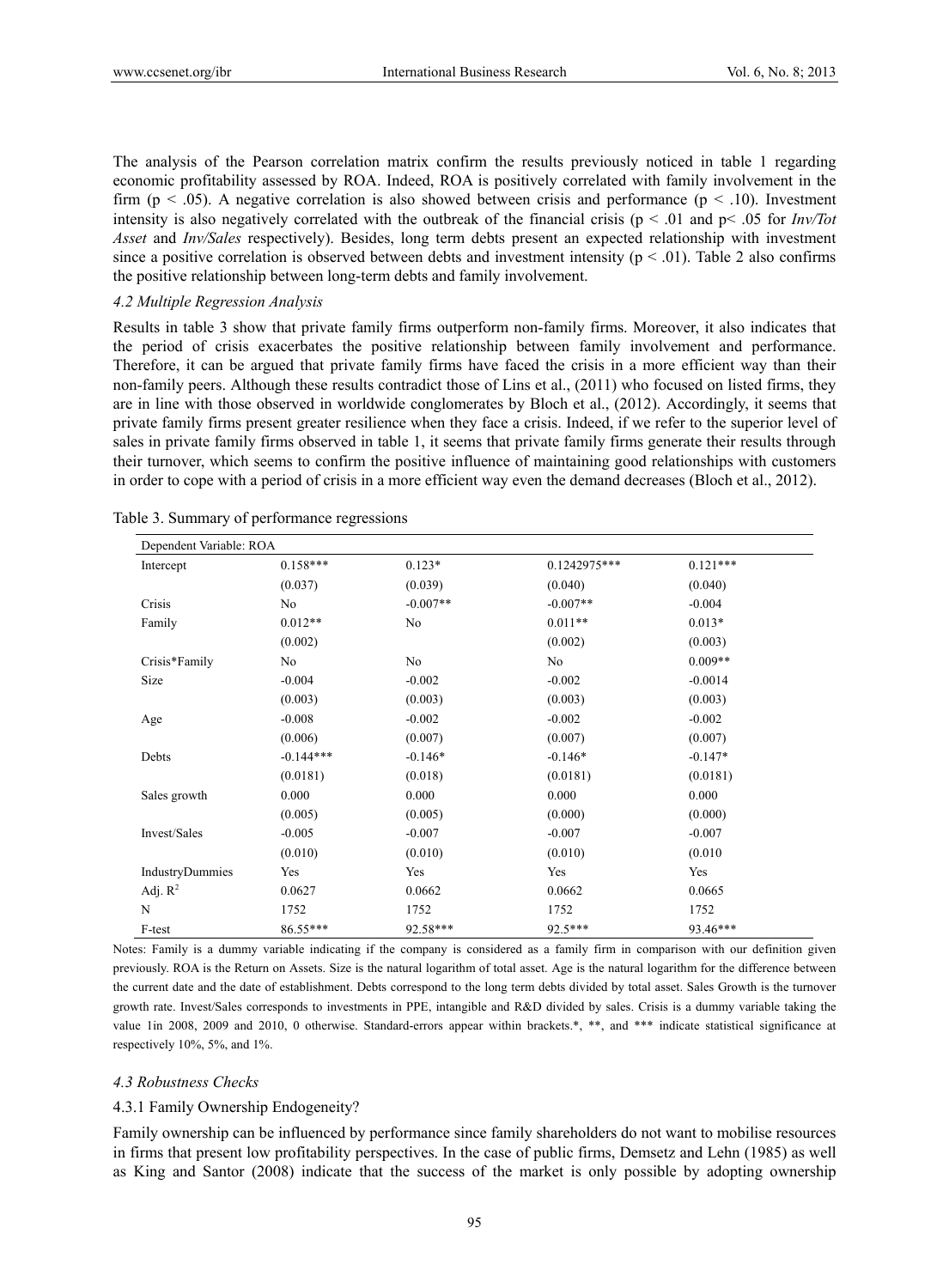structures allowing firms to maximise their value in order to meet the efficiency constraints imposed by the market. Thereby, ownership structures depend on several factors induced by hazards such as economy of scale, regulation and the stability of the environment in which they evolve (Demsetz & Villalonga, 2001; Maury, 2006). Moreover, Demsetz and Villalonga (2001) also mention that take-overs, compensation plans and insider trading suggest an influence of performance on ownership. Although these last factors are less pregnant in private firms, economy of scale, legal system or environment are several elements which can have an impact on performance and hence on ownership structure. The question is therefore to know if the difference in performance between family and non-family firms is influenced by the potential endogeneity of family ownership (Maury, 2006). In order to take into account this problem of auto-selection or inversed causality, Heckman two-steps method is used. In this model, family control is used as an endogenous variable. The first selection of the probit model includes a variability factor for profitability and performance defined as the sales growth rate and the ROA to meet the restrictions requirements needed for identification. The probit model also contains all control variables used in our performance regressions related in table 3.

| First-stage regression |                      |                  |         |
|------------------------|----------------------|------------------|---------|
|                        | Dependent variable   | Familyfirms      |         |
|                        | Intercept            | 0.4770274        | (0.267) |
|                        | Roa                  | 0.1375374*       | (0.740) |
|                        | Crisis               | -5.999137        | (0.970) |
|                        | Family*Crisis        | 11.84449         | (0.958) |
|                        | Size                 | $-0.1557338*$    | (0.000) |
|                        | Age                  | 0.2882499*       | (0.000) |
|                        | Debts                | 1.550429*        | (0.000) |
|                        | Std sales growth     | 0.901234         | (0.827) |
|                        | Invest/Sales         | 0.1896823        | (0.417) |
| Treatmentregression    |                      |                  |         |
|                        | Dependent variable : | ROA              |         |
|                        | Intercept            | 0.0507057        | (0.197) |
|                        | Family               | 0.0879446***     | (0.007) |
|                        | Crisis               | $-0.0382791$     | (0.129) |
|                        | Family*Crisis        | 0.0907544***     | (0.003) |
|                        | Size                 | 0.0032009        | (0.301) |
|                        | Age                  | $-0.0091107$ *** | (0.087) |
|                        | Debts                | $-0.1687191*$    | (0.000) |
|                        | Sales growth         | 0.0000274        | (0.702) |
|                        | Invest/Sales         | $-0.0198054$     | (0.417) |
|                        | IndustryDummies      | Yes              |         |
|                        | N                    | 1752             |         |
|                        | Wald $\chi^2$        | 161.29*          |         |
|                        | Heckman's $\lambda$  | $-0.0546357***$  |         |

Table 4. Control for endogeneity

Notes: Family is a dummy variable indicating if the company is considered as a family firm in comparison with our definition given previously. ROA is the Return on Assets. Size is the natural logarithm of total asset. Age is the natural logarithm for the difference between the current date and the date of establishment. Debts corresponds to the long term debts divided by total asset. Sales Growth is the turnover growth rate. Std sales growth corresponds to the standard-error of the sales growth rate for 8 years. Invest/Sales corresponds to investments in PPE, intangible and R&D divided by sales. Crisis is a dummy variable taking the value 1in 2008, 2009 and 2010, 0 otherwise. P-values appear within brackets.\*, \*\*, and \*\*\* indicate statistical significance at respectively 10%, 5%, and 1%.

Table 4 shows that family involvement is positively linked with ROA ( $p$ < .10). The second regression presents a positive relationship between family involvement and performance  $(p< .01)$ . At the same time, a positive relationship is found between the interaction terms *Family\*Crisis* (p< .01), which confirm that the crisis reinforce the positive relationship between family involvement and performance in private firms. Besides, Heckman's statistic is significant, indicating that our results are unbiased. These results confirm those obtained in table 3, and thus the outperformance of private family firms with an exacerbation of this positive relationship during the period of crisis.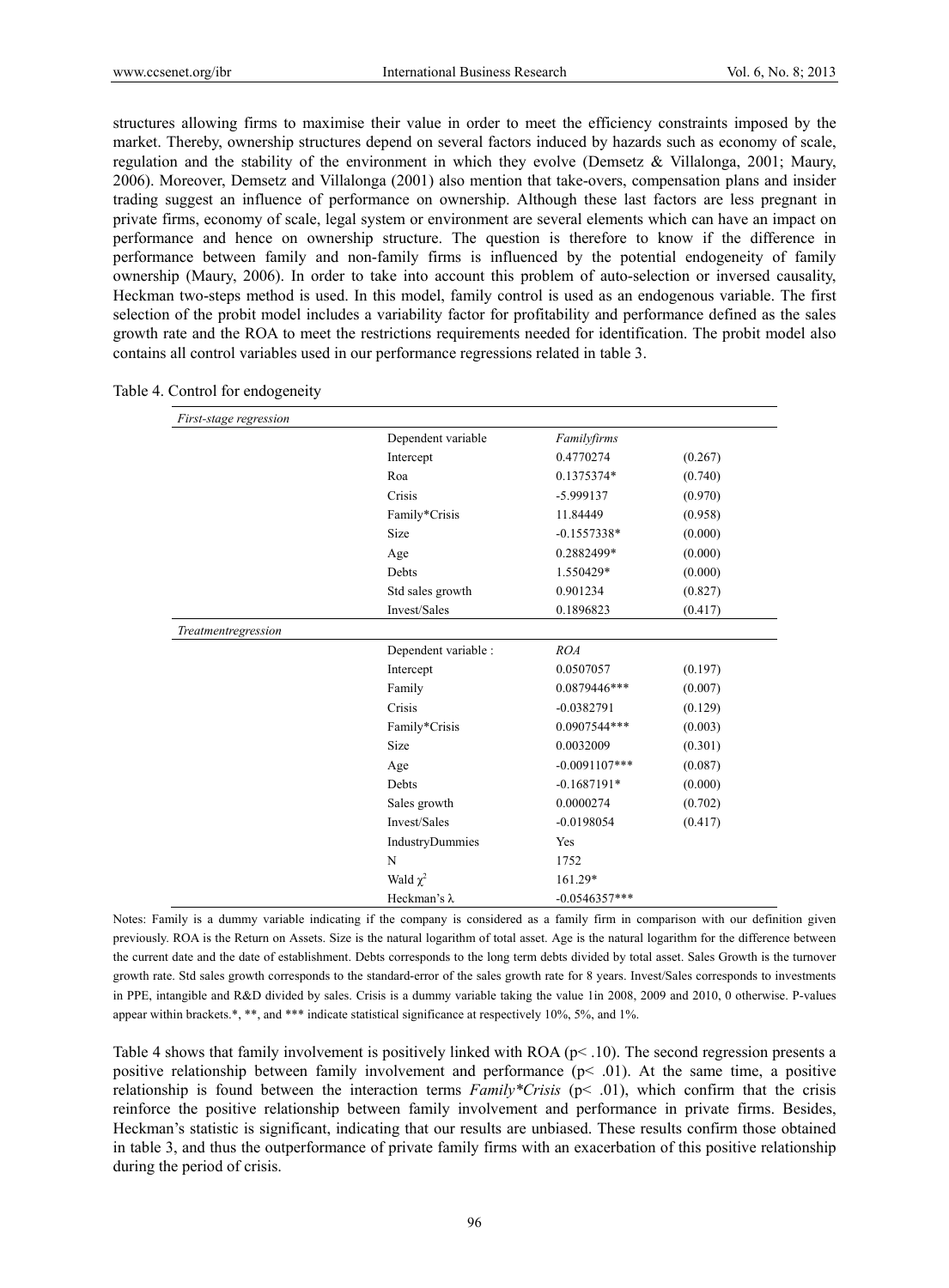# 4.3.2 Multicolinearity Problem?

To ensure that multicolinearity is not a problem in our regression, variance inflation factors (VIF) are calculated. Our results mentioned in table 6 indicate that the multicolinearity problem is mitigated in our models since the VIF are lower than the critical value of 5 (Hair et al., 2010).

|  | Table 5. Summary of Variance Inflation Factors (VIF) |  |  |
|--|------------------------------------------------------|--|--|
|  |                                                      |  |  |

| Performance regression |               | <b>VIF</b> |
|------------------------|---------------|------------|
| Variables              | Size          | 2.68       |
|                        | Age           | 2.59       |
|                        | Crisis        | 3.32       |
|                        | Family        | 3.31       |
|                        | Family*Crisis | 3.25       |
|                        | Debts         | 1.7        |
|                        | Invest/sales  | 1.07       |
|                        | Sales growth  |            |

Notes: Variance inflation factors are named VIF in the table.

# **5. Conclusion**

The presence of family firms in the economic fabric all around the world is a field of great interest in the literature. A recurrent theme is to understand if that kind of company outperforms other types of firms. Nevertheless, most of the research focuses on public firms (Astrachan, 2010) since the data regarding ownership, governance and management structures are less accessible for private firms. This paper contributes to the literature on this point by investigating the field of private family firms. Moreover, although numerous research analyse the relationship between family involvement and performance, most of them have been carried out without taking into account environment modifications such as the financial and economic crisis context (Bloch et al., 2012). The perturbations which still hit financial an economic crisis provides an opportunity for researchers specialised in family business. This paper also contributes to the literature on that point. Furthermore, this article also considers endogeneity problems by using Heckman two-steps method in order to make the results more robust. This methodological aspect is important to be underlined since numerous studies do not integrate the endogenous character of ownership (Maury, 2006).

A first-step analysis of our results shows a positive relationship between family involvement and performance independently from the crisis. These results corroborate previous findings related to publicly-traded firms (Anderson & Reeb, 2003; Maury, 2006). Moreover, this research also indicates that the crisis positively moderates the relationship between family involvement and performance in private firms. Whereas previous research has underlined a negative effect of family influence in public firms during periods of crisis (Lemmon & Lins, 2003; Lins et al., 2011), our results confirm the greater potential of resilience that can be induced by family involvement in the organisation (Bloch et al., 2012). Indeed, family involvement seems to enhance flexibility through less formalism and procedures (Carney, 2005), thus improving their ability to innovatively face unexpected events. Moreover, the importance given to socioemotional wealth during stable periods (Gomez-Mejia et al., 2007) seems to provide private family firms with a competitive advantage when they have to cope with sudden shocks. Indeed, our results suggest that the vector of performance in private family firms is sales which can be stimulated by the loyalty of their customers in a context of crisis. Therefore, it seems that family involvement positively contributes to value creation through a perpetual concern for preserving socioemotional endowment of family principals (Gomez-Mejia et al., 2007; Berrone et al., 2012) and a less formalistic view of the organisation (Carney, 2005), so that resilience can be fostered during periods of crisis.

Several limits and reflexions must be underlined in this paper. The completeness of our sample is not ensured since it only contains 219 firms. Although this situation is due to the opacity surrounding ownership and organisational structures in private firms, this research would deserve to be considered on a larger sample. The realisation of a survey with questionnaires could allow us to obtain more information and to improve the robustness of our results. In that way, the effect of corporate governance mechanisms on performance in private firms during the crisis could also be analysed in a comparative logic between family and non-family firms, but also between family firms themselves so that we could take into account the heterogeneity of these organisations for which this field is under-investigated (Astrachan, 2010). Another point of reflexion is about the methodology employed because it can have an effect on the results obtained (Block et al., 2011). In that respect, Block et al.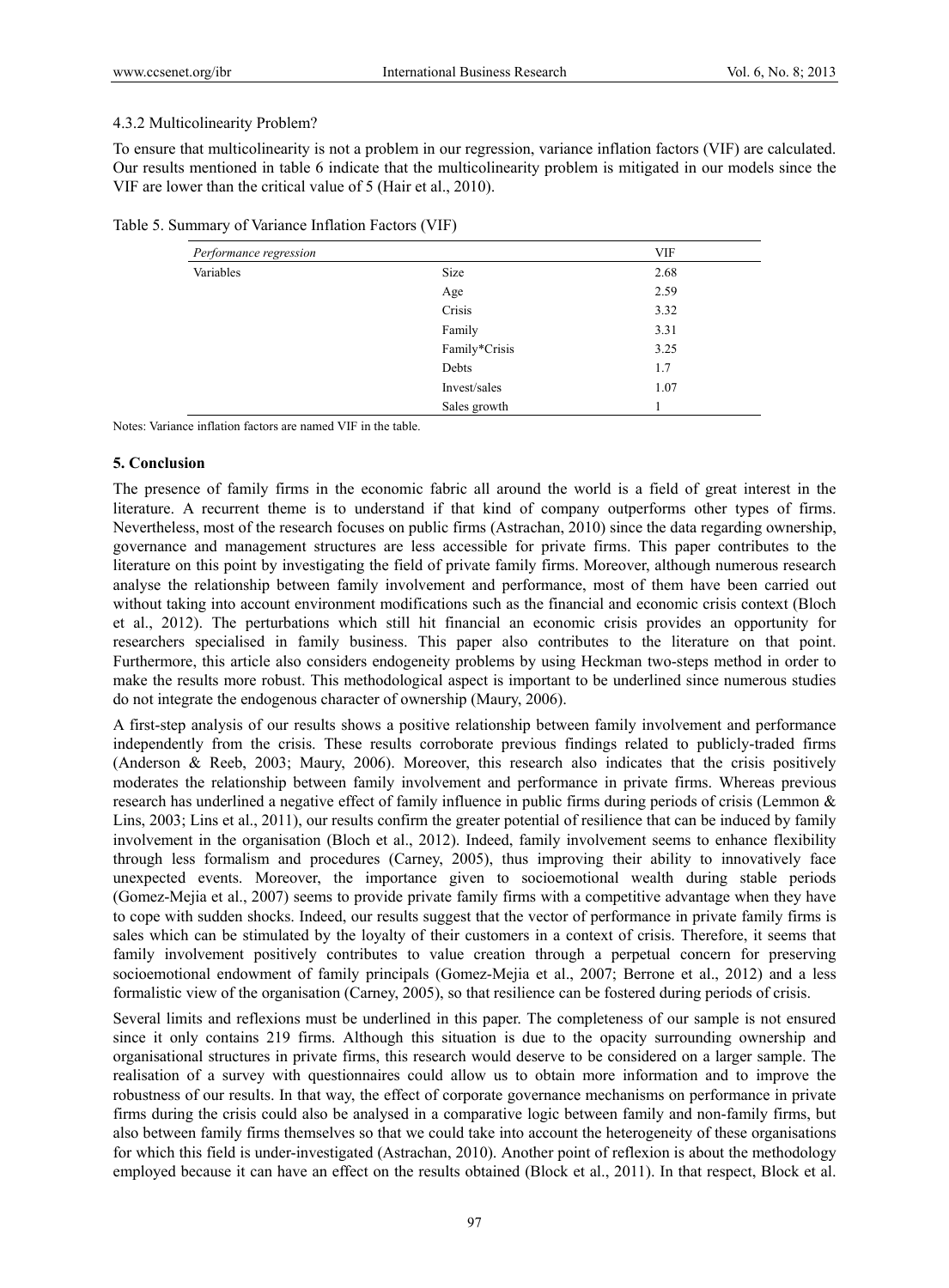(2011) and Mazzi (2011) indicate a very useful and relevant statistical method in order to catch the relationship between family ownership and performance, namely a Bayesian approach. The use of that method improves the accuracy regarding the acceptation degree of the null hypothesis. Moreover, it also reduces a bias in the literature which systematically rejects the results for which the significance threshold is higher than 5% (Block et al., 2011). Finally, in order to be generalised, our results have to be confirmed on other markets with specific cultural (Hofstede, 2001) or legal (Laporta et al., 1999) characteristics.

# **References**

- Ahmad, A. J., & Amran, N. Z. (2010). Corporate Governance mechanisms and performance: Analysis of Malaysian family and non-family controlled companies. *Journal of Modern Accounting and Auditing*, *6*(2), 1-15.
- Allouche, J., & Amann, B. (1998). La confiance: une explication des performances des entreprises familiales. *Revue EconomieetSociété*, *8*(9), 129-154.
- Anderson, R., & Reeb, D. (2003). Founding family ownership and firm performance: evidence from the S&P 500. *The Journal of Finance*, *58*(3), 1301-1327. http://dx.doi.org/10.1111/1540-6261.00567
- Andres, C. (2008). Large shareholders and firm performance—An empirical examination of founding-family ownership. *Journal of Corporate Finance*, *14*(4), 431-445. http://dx.doi.org/10.1016/j.jcorpfin.2008.05.003
- Arrègle, J. L., Hitt, M., Sirmon, D., & Very, P. (2007). The development of organizational social capital: Attributes of Family Firms. *Journal of Management Studies*, *44*(1), 73-95. http://dx.doi.org/10.1111/j.1467-6486.2007.00665.x
- Arrègle, J. L., Sirmon, D. G., Hitt, M. A., & Webb, J. W. (2008). The Role of Family Influence in Firms' Strategic Responses to Threat of Imitation. *Entrepreneurship Theory and Practice*, *32*(6), 979-998. http://dx.doi.org/10.1111/j.1540-6520.2008.00267.x
- Astrachan, J. H. (2010). Strategy in family business: Toward a multidimensional research agenda. *Journal of Family Business Strategy*, *1*(1), 6-14. http://dx.doi.org/10.1016/j.jfbs.2010.02.001
- Barth, E., Gulbrandsen, T., & Schone, P. (2005). Family Ownership and Productivity: the role of Owner-management. *Journal of Corporate Finance*, *11*(1-2), 107-127. http://dx.doi.org/10.1016/j.jcorpfin.2004.02.001
- Bégin, L., & Chabaud, D. (2010). La résilience des organisations. *Revue française de gestion*, *200*, 127-142. http://dx.doi.org/10.3166/rfg.200.127-142
- Berrone, P., Cruz, C., & Gomez-Mejia, L. R. (2012). Socioemotional Wealth in Family Firms Theoretical Dimensions, Assessment Approaches, and Agenda for Future Research. *Family Business Review*, *25*(3), 258-279. http://dx.doi.org/10.1177/0894486511435355
- Bloch, A., Kachaner, N., & Mignon, S. (2012). *La stratégie du propriétaire: Enquête sur la résilience des entreprises familiales face à la crise*. Paris: Editions Pearson.
- Block, H. B., Jaskiewicz, P., & Miller, D. (2011). Ownership versus management effects on performance in family and founder companies: A Bayesian reconciliation. *Journal of Family Business Strategy*, *2*(4), 232-245. http://dx.doi.org/10.1016/j.jfbs.2011.10.001
- Bughin, C., & Colot, O. (2008). La performance des PME familiales belges: une étude empirique. *Revue française de gestion*, *34*, 1-17. http://dx.doi.org/10.3166/rfg.186.1-17
- Carney, M. (2005). Corporate governance and competitive advantage in family-controlled firms. *Entrepreneurship Theory and Practice*, *19*(3), 249-265. http://dx.doi.org/10.1111/j.1540-6520.2005.00081.x
- Charreaux, G. (1991). Structure de propriété, relation d'agence et performance financière. *Revue économique*, *42*, 521-552.
- Chen, L., & Lu, L. (2009). Family Firms, Corporate Governance and Performance: evidence from Zhejiang. Paper prepared for the conference: US-China Business Cooperation in the 21st Century: Opportunities and Challenges for Entrepreneurs. Indiana University, Indianapolis and Bloomington, Indiana, April 15-17, 2009.
- Chen, S., Chen, X., Cheng, Q., & Shevlin, T. (2010). Are family firms more tax aggressive than non-family firms? *Journal of Financial Economics*, *95*, 41-61. http://dx.doi.org/10.1016/j.jfineco.2009.02.003
- Chrisman, J. J., Chua, J. H., & Litz, R. A. (2004). Comparing the agency cost of family and nonfamily firms.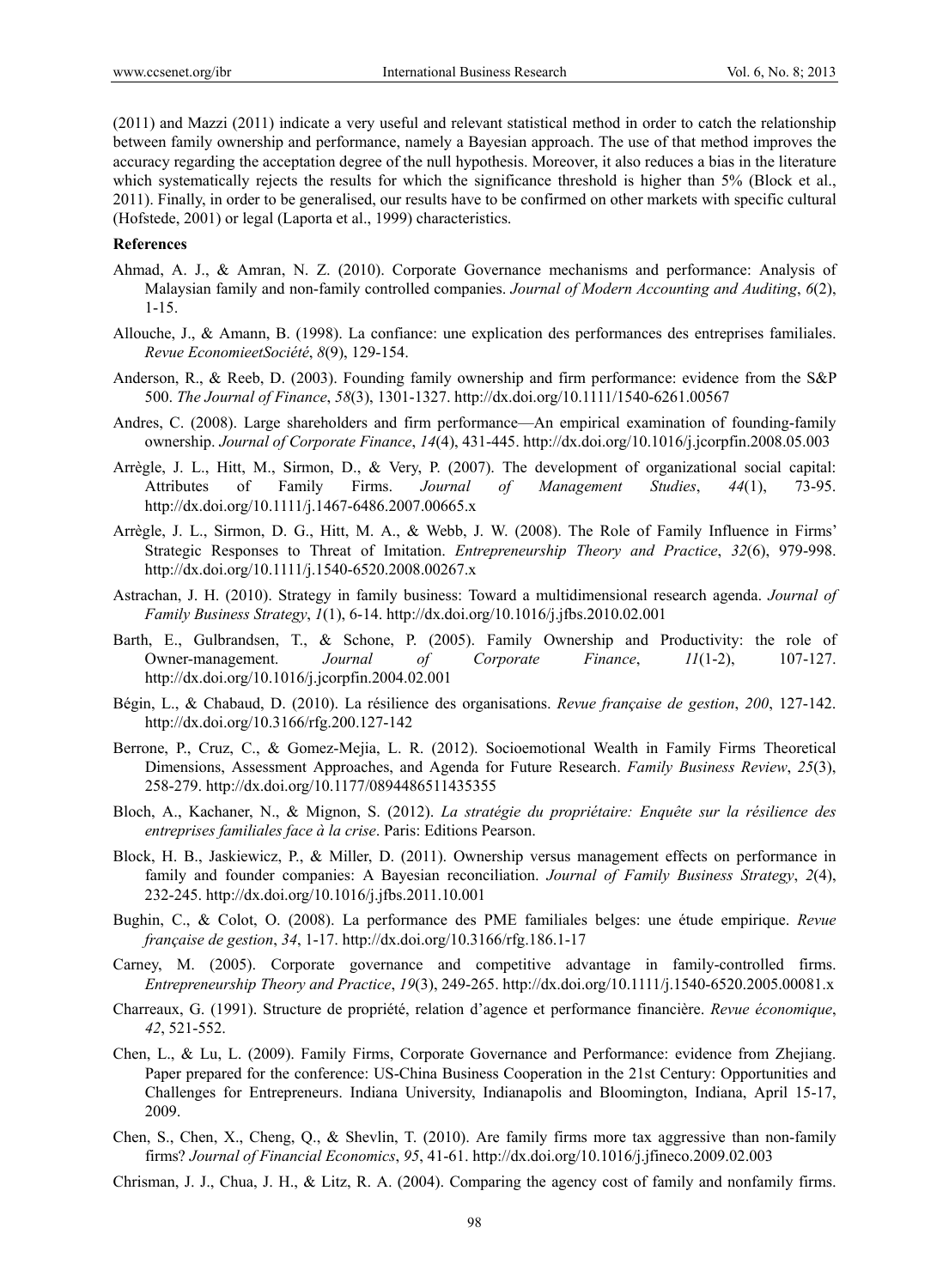*Entrepreneurship Theory and Practice*, *28*, 335-354. http://dx.doi.org/10.1111/j.1540-6520.2004.00049.x

- Chrisman, J. J., Chua, J. H., & Steier. (2011). Resilience of family firms: An introduction. *Entrepreneurship Theory and Practice*, *35*(6), 1107-1118. http://dx.doi.org/10.1111/j.1540-6520.2011.00493.x
- Chu, W. (2009). Family ownership and firm performance: Influence of family management, family control, and firm size. *Asian Pacific Journal of management*.
- Chua, J. H., Chrisman, J. J., & Sharma, P. (1999). Defining family business by behavior. *Entrepreneurship Theory and Practice*, *23*(4), 19-39.
- Coleman, S., & Carsky, M. (1999). Sources of capital for small family-owned business: evidence from the National Survey of Small Business Finances. *Family Business Review*, *12*(1), 73-85. http://dx.doi.org/10.1111/j.1741-6248.1999.00073.x
- Davis, J. H., Schoorman, F. D., & Donaldson, L. (1997). Toward a stewardship theory of management. *Academy of Management Review*, *22*, 20-47.
- Demsetz, H. (1983). The Structure of Ownership and the Theory of the Firms. *Journal of Law and Economics*, *26*, 375-390. http://dx.doi.org/10.1086/467041
- Demsetz, H., & Lehn, K. (1985). The structure of corporate ownership: causes and consequences. *Journal of Political Economy*, *93*, 1155-1177. http://dx.doi.org/10.1086/261354
- Demsetz, H., & Villalonga, B. (2001). Ownership structure and corporate performance. *Journal of Corporate Finance*, *7*, 209-233. http://dx.doi.org/10.1016/S0929-1199(01)00020-7
- Duh, M., Tominc, P., & Rebernik, M. (2009). The Importance of Family Enterprises in Transition Economies: Is It Overestimated? *Eastern European Economics*, *47*(6), 22-42. http://dx.doi.org/10.2753/EEE0012-8775470602
- Gabrié, H. (2008). Existe-t-il une structure optimale de la propriété des firmes en terme de profit? *Revue d'Économie Financière*, *91*, 191-229. http://dx.doi.org/10.3406/ecofi.2008.5066
- Giovannini, R. (2010). Corporate governance, family ownership and performance. *Journal of Management and Governance*, *14*(2), 145-166. http://dx.doi.org/10.1007/s10997-009-9093-x
- Gombers, P. A., Ishii, J., & Metrick, A. (2010). Extreme Governance: An analysis of dual-class firms in the United States. *The Review of Financial Studies*, *23*(3), 1051-1088. http://dx.doi.org/10.1093/rfs/hhp024
- Gomez-Mejia, L. R., Haynes, K. T., Nunez-Nickel, M., Jacobson, K. J. L., & Moyano-Fuentes, J. (2007). Socioemotional wealth and business risk in family-controlled firms: Evidence from Spanish olive oil mills. *Administrative Science Quarterly*, *52*(1), 106-137.
- Hair, J. F., Black, B., Babin, B., & Anderson, R. E. (2010). *Multivariate data analysis* (6th ed.). Upper Saddle River, NJ: Prentice Hall.
- Hertzel, M., & Smith, R. L. (1993). Market Discounts and Shareholder Gains for Placing Equity Privately. *Journal of Finance*, *48*, 459-485. http://dx.doi.org/10.1111/j.1540-6261.1993.tb04723.x
- Hofstede, G. (2001). *Cultures consequences: Comparing values, behavior, institutions, and organizations across nations* (2nd ed.). Thousand Oaks: Sage Publications.
- Ifera. (2003). Family business dominate. *Family Business Review*, *26*(4), 235-239.
- James, H. (2006). *Family Capitalism*. Cambridge, MA: Belknap-Harvard University Press.
- Jaskiewicz, P., Gonzalez, V. M., Menendes, S., & Schiereck, D. (2005). Long-run IPO performance analysis of German and Spanish family-owned businesses. *Family Business Review*, *18*, 179-202. http://dx.doi.org/10.1111/j.1741-6248.2005.00041.x
- Jensen, M. C., & Meckling, W. F. (1976). Theory of the firm managerial behavior, agency cost, and ownership structure. *Journal of Financial Economics*, *3*(4), 305-360. http://dx.doi.org/10.1016/0304-405X(76)90026-X
- Kenyon-Rouvinez, D., & Ward, J. L. (2004). *Les entreprises familiales*. Paris: Presse Universitaire de France.
- Khanna, T., & Palepu, K. (2000). Is Group Affiliation Profitable in Emerging Markets? An Analysis of Diversified Indian Business Groups. *Journal of Finance*, *55*, 867-891. http://dx.doi.org/10.1111/0022-1082.00229
- King, M. R., & Santor, E. (2008). Family values: Ownership Structure, Performance and Capital Structure of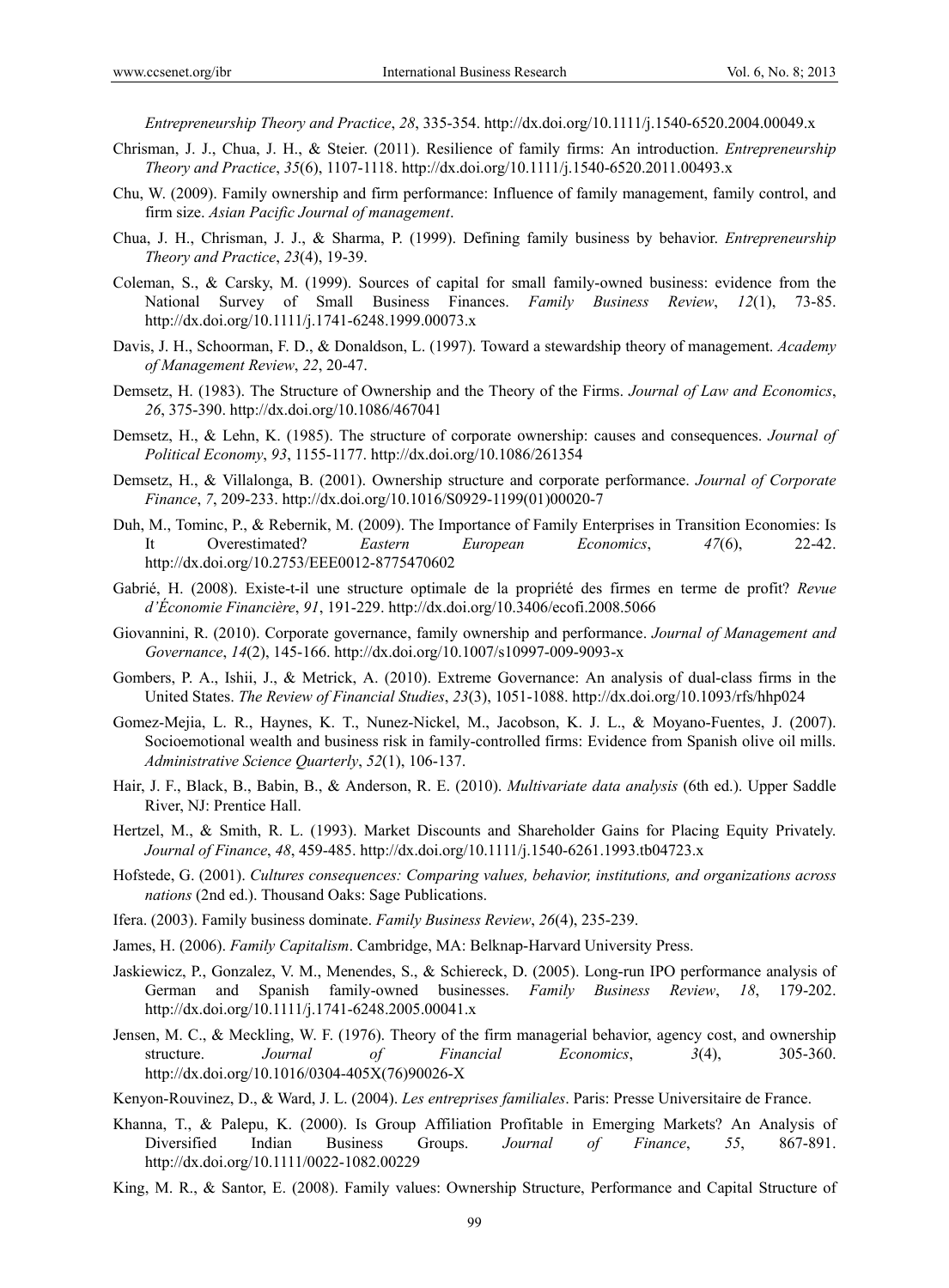Canadian firms. *Journal of Banking & Finance*, *32*(11), 2423-2432. http://dx.doi.org/10.1016/j.jbankfin.2008.02.002

- Klein, P., Shapiro, D., & Young, J. (2005). Corporate Governance, Family Ownership and Firm Value: the Canadian Evidence. *Corporate Governance: An International Review*, *13*(6), 769-784. http://dx.doi.org/10.1111/j.1467-8683.2005.00469.x
- Kowalewski, O., Talavera, O., & Stetsyuk, I. (2010). Influence of family involvement in management and ownership on firm performance: Evidence from Poland. *Family Business Review*, *23*(1), 45-59. http://dx.doi.org/10.1177/0894486509355803
- La Porta, R., Lopez-de-Silanes, R., & Shleifer, A. (1999). Corporate ownership around the world. *Journal of Finance*, *54*(2), 471-517. http://dx.doi.org/10.1111/0022-1082.00115
- Lemmon, M. L., & Lins, K. V. (2003). Ownership structure, corporate governance, and firm value: Evidence from the East Asian financial crisis. *The journal of finance*, *58*(4), 1445-1468. http://dx.doi.org/10.1111/1540-6261.00573
- Lins, K. V., Volpin, P., & Wagner, H. F. (2011). The value of controlling blockholders during the global financial crisis. Working paper.
- Lubatkin, M., Schulze, W., Ling, Y., & Dino, R. (2005). The effects of parental altruism on the governance of family-managed firms. *Journal of Organizational Behavior*, *26*, 313-330. http://dx.doi.org/10.1002/job.307
- Martikainen, M., Nikkinen, J., & Vahamaa, S. (2009). Production functions and productivity of family firms: Evidence from the S&P 500. *The Quarterly Review of Economics and Finance*, *49*(2), 295-307. http://dx.doi.org/10.1016/j.qref.2007.11.001
- Maury, B. (2006). Family ownership and firm performance: empirical evidence from Western European corporations. *Journal of Corporate Finance*, *12*(2), 321-341. http://dx.doi.org/10.1016/j.jcorpfin.2005.02.002
- Mazzi, C. (2011). Family business and financial performance: current state of knowledge and future research challenges. *Journal of Family Business Strategy*, *2*(3), 166-181. http://dx.doi.org/10.1016/j.jfbs.2011.07.001
- Miller, D., & Le Breton-Miller, I. (2005). *Managing for the Long Run*. Boston, MA: Harvard Business School Press.
- Pearson, A., Carr, J. C., & Shaw, J. (2008). Clarifying the familiness construct: a social capital perspective. *Entrepreneurship Theory and Practice*, *32*, 949-969. http://dx.doi.org/10.1111/j.1540-6520.2008.00265.x
- Pieper, T. M. (2007). Mechanisms to assure long-term family business survival: A study of the dynamics of cohesion in multigenerational family business families. *European University Studies: Series 5, 3285*, 310.
- Pieper, T. M., Klein, S., & Jaskiewics, P. (2008). The impact of goal alignment on board existence and top management team compensation: Evidence from family-influenced businesses. *Journal of Small business Management*, *46*, 372-394. http://dx.doi.org/10.1111/j.1540-627X.2008.00249.x
- Pruit, B. (1999). *Timken: From Missouri to Mars—A century of leadership in manufacturing*. Boston, MA: Harvard Business School Press.
- Rutherford, M. W., Kuratko, D. F., & Holt, D. T. (2008). Examining the Link Between "Familiness" and Performance: Can the F-PEC Untangle the Family Business Theory Jungle? *Entrepreneurship Theory and Practice*, *32*, 1089-1109. http://dx.doi.org/10.1111/j.1540-6520.2008.00275.x
- Shleifer, A., & Vishny, W. (1997). A survey of corporate governance. *The Journal of Finance*, *52*(2), 737-783. http://dx.doi.org/10.1111/j.1540-6261.1997.tb04820.x
- Sraer, D., & Thesmar, D. (2007). Performance and behavior of family firms: evidence from the French stock market. *Journal of the European Economic Association*, *5*(4), 709-751. http://dx.doi.org/10.1162/JEEA.2007.5.4.709
- Steijvers, T., & Niskanen, M. (2011). Tax Aggressive Behaviour in Private Family Firms—the effect of the CEO and board of directors. *Proceedings of the 7th European Conference on Management, Leadership and Governance*, 379-386.
- Stein, J. C. (1997). Internal Capital Markets and the Competition for Corporate Resources. *Journal of Finance*, *52*, 111-133. http://dx.doi.org/10.1111/j.1540-6261.1997.tb03810.x
- Villalonga, B., & Amit, R. (2006). How do family ownership, control and management affect firm value?